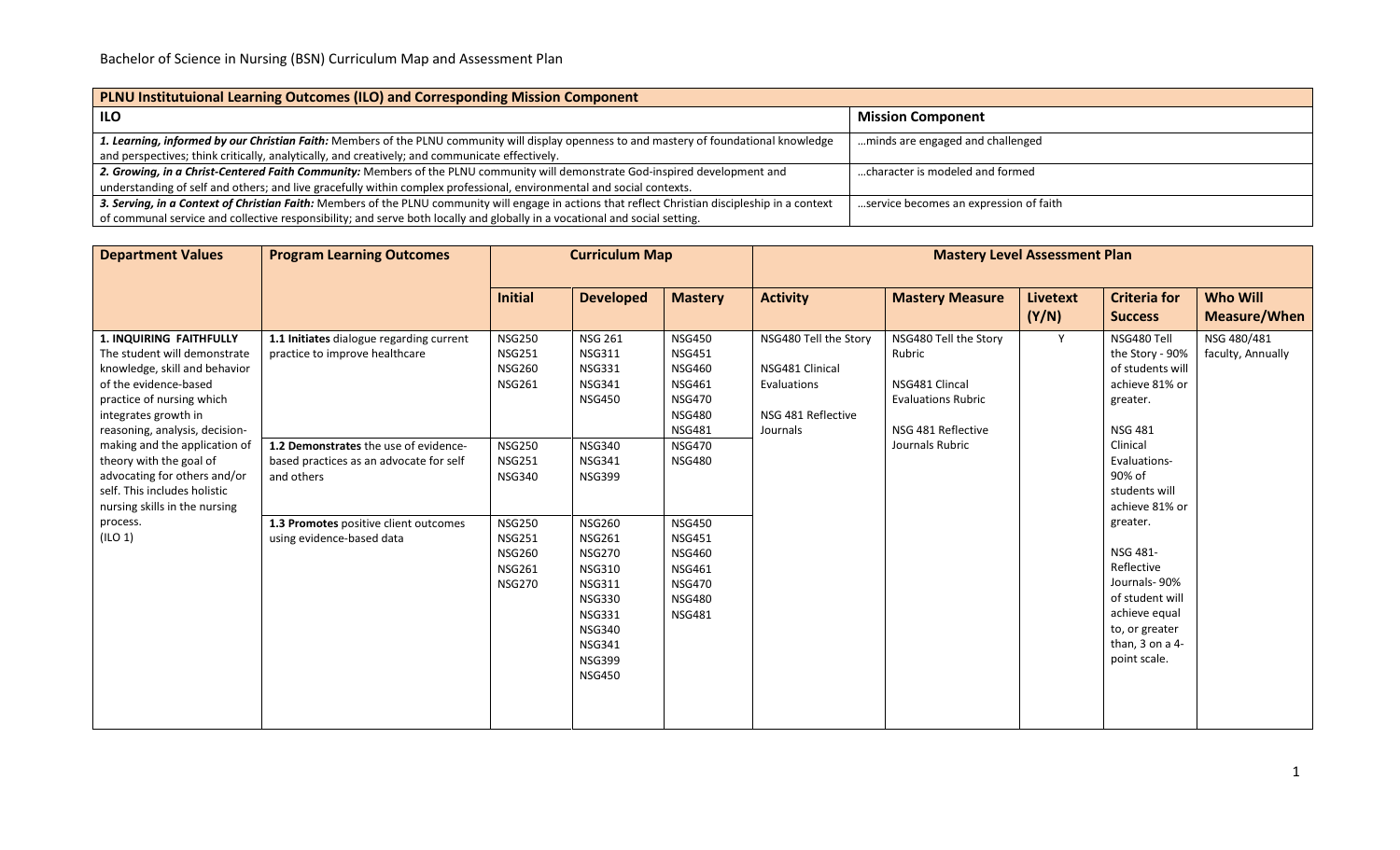Bachelor of Science in Nursing (BSN) Curriculum Map and Assessment Plan

|                             | 1.4 Provides holistic care by considering    | <b>NSG250</b>  | <b>NSG260</b>  | <b>NSG450</b> |                       |                           |   |                  |                   |
|-----------------------------|----------------------------------------------|----------------|----------------|---------------|-----------------------|---------------------------|---|------------------|-------------------|
|                             | all of the client needs (e.g. physical,      | <b>NSG251</b>  | <b>NSG261</b>  | <b>NSG451</b> |                       |                           |   |                  |                   |
|                             | psychosocial, spiritual, environmental)      | <b>NSG260</b>  | <b>NSG270</b>  | <b>NSG461</b> |                       |                           |   |                  |                   |
|                             | including family in a multicultural          | <b>NSG261</b>  | <b>NSG310</b>  | <b>NSG470</b> |                       |                           |   |                  |                   |
|                             | community                                    | <b>NSG 270</b> | <b>NSG311</b>  | <b>NSG480</b> |                       |                           |   |                  |                   |
|                             |                                              |                | <b>NSG331</b>  | <b>NSG481</b> |                       |                           |   |                  |                   |
|                             |                                              |                | <b>NSG340</b>  |               |                       |                           |   |                  |                   |
|                             |                                              |                | <b>NSG341</b>  |               |                       |                           |   |                  |                   |
|                             |                                              |                | <b>NSG450</b>  |               |                       |                           |   |                  |                   |
|                             | 1.5 Engages in self-care practices that      | <b>NSG150</b>  | <b>NSG 261</b> | <b>NSG450</b> |                       |                           |   |                  |                   |
|                             | facilitate optimal care of client            | <b>NSG250</b>  | <b>NSG311</b>  | <b>NSG451</b> |                       |                           |   |                  |                   |
|                             |                                              | <b>NSG251</b>  | <b>NSG331</b>  | <b>NSG460</b> |                       |                           |   |                  |                   |
|                             |                                              | <b>NSG260</b>  | <b>NSG341</b>  | <b>NSG461</b> |                       |                           |   |                  |                   |
|                             |                                              | <b>NSG261</b>  | <b>NSG450</b>  | <b>NSG470</b> |                       |                           |   |                  |                   |
|                             |                                              |                |                | <b>NSG480</b> |                       |                           |   |                  |                   |
|                             |                                              |                |                | <b>NSG481</b> |                       |                           |   |                  |                   |
| 2. CARING FAITHFULLY        | 2.1 Demonstrates compassionate care to       | <b>NSG150</b>  | <b>NSG261</b>  | <b>NSG450</b> | NSG480 Tell the Story | NSG480 Tell the Story     | Y | NSG480 Tell      | NSG 480/481       |
| The student will embrace a  | all people while mirroring Christ's love for | <b>NSG250</b>  | <b>NSG311</b>  | <b>NSG451</b> |                       | Rubric                    |   | the Story - 90%  | faculty, Annually |
| calling to the ministry of  | all                                          | <b>NSG251</b>  | <b>NSG331</b>  | <b>NSG460</b> | NSG481 Clinical       |                           |   | of students will |                   |
| compassionate care for all  |                                              |                | <b>NSG341</b>  | <b>NSG461</b> | Evaluations           | NSG481 Clincal            |   | achieve 81% or   |                   |
| people in response to God's |                                              |                | <b>NSG450</b>  | <b>NSG470</b> |                       | <b>Evaluations Rubric</b> |   | greater.         |                   |
| grace, which aims to foster |                                              |                |                | <b>NSG480</b> | NSG 481 Reflective    |                           |   |                  |                   |
| optimal health and bring    |                                              |                |                | <b>NSG481</b> | Journals              | NSG 481 Reflective        |   | <b>NSG 481</b>   |                   |
| comfort in suffering and    | 2.2 Partners with the community to           | <b>NSG251</b>  | <b>NSG261</b>  | <b>NSG451</b> |                       | Journals Rubric           |   | Clinical         |                   |
| death.                      | establish a trusting relationship            | <b>NSG261</b>  | <b>NSG311</b>  | <b>NSG460</b> |                       |                           |   | Evaluations-     |                   |
| (ILO 3)                     |                                              |                | <b>NSG331</b>  | <b>NSG461</b> |                       |                           |   | 90% of           |                   |
|                             |                                              |                | <b>NSG341</b>  | <b>NSG470</b> |                       |                           |   | students will    |                   |
|                             |                                              |                | <b>NSG399</b>  | <b>NSG480</b> |                       |                           |   | achieve 81% or   |                   |
|                             |                                              |                | <b>NSG460</b>  | <b>NSG481</b> |                       |                           |   | greater.         |                   |
|                             |                                              |                | <b>NSG461</b>  |               |                       |                           |   |                  |                   |
|                             | 2.3 Demonstrates ethics and values           | <b>NSG150</b>  | <b>NSG260</b>  | <b>NSG450</b> |                       |                           |   | NSG 481-         |                   |
|                             | consistent with the practice of              | <b>NSG250</b>  | <b>NSG261</b>  | <b>NSG451</b> |                       |                           |   | Reflective       |                   |
|                             | professional nursing                         | <b>NSG251</b>  | <b>NSG270</b>  | <b>NSG460</b> |                       |                           |   | Journals-90%     |                   |
|                             |                                              | <b>NSG260</b>  | <b>NSG310</b>  | <b>NSG461</b> |                       |                           |   | of student will  |                   |
|                             |                                              | <b>NSG270</b>  | <b>NSG311</b>  | <b>NSG470</b> |                       |                           |   | achieve equal    |                   |
|                             |                                              |                | <b>NSG330</b>  | <b>NSG480</b> |                       |                           |   | to, or greater   |                   |
|                             |                                              |                | <b>NSG331</b>  | <b>NSG481</b> |                       |                           |   | than, 3 on a 4-  |                   |
|                             |                                              |                | <b>NSG340</b>  |               |                       |                           |   | point scale.     |                   |
|                             |                                              |                | <b>NSG341</b>  |               |                       |                           |   |                  |                   |
|                             |                                              |                | <b>NSG399</b>  |               |                       |                           |   |                  |                   |
|                             |                                              |                |                |               |                       |                           |   |                  |                   |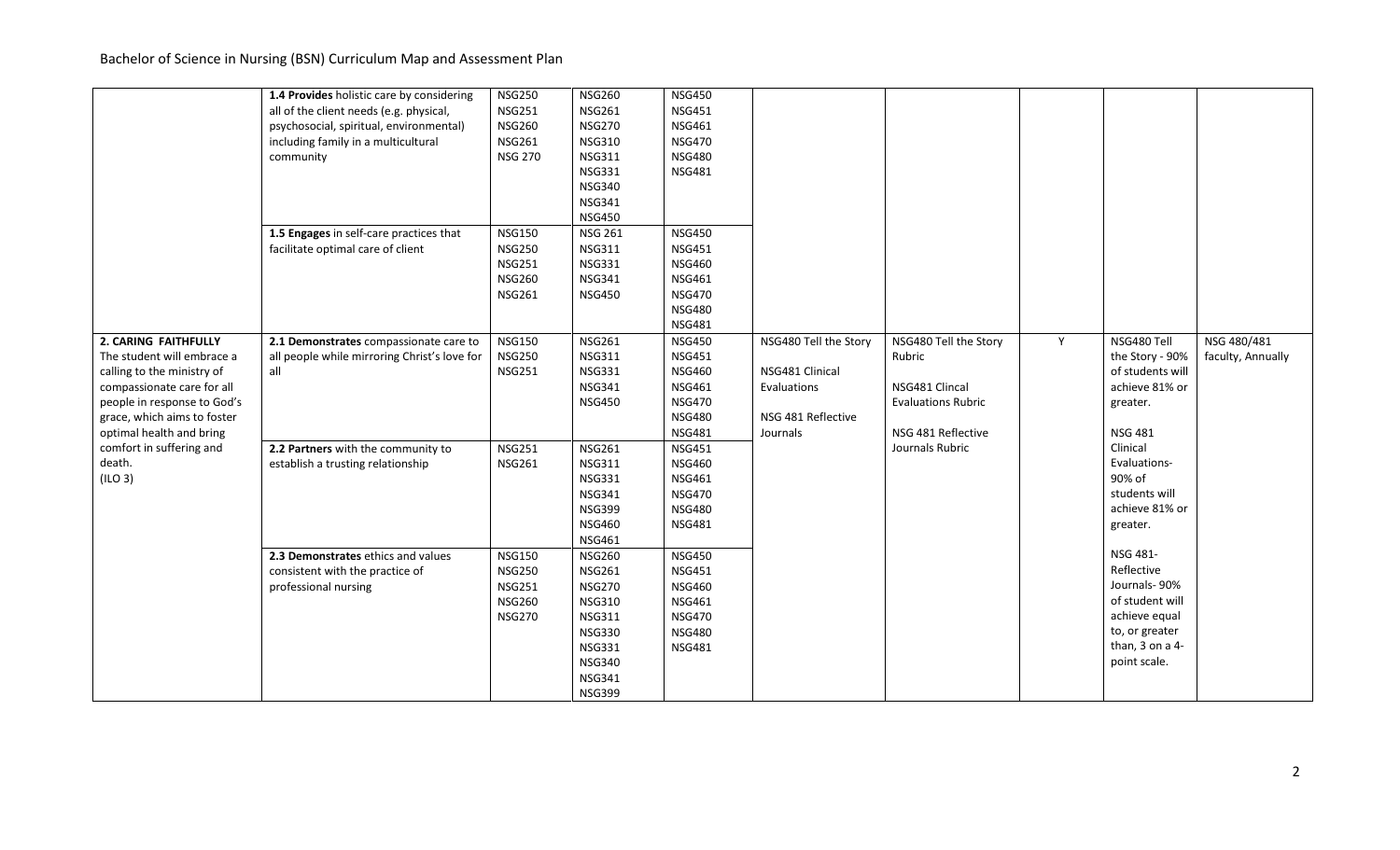Bachelor of Science in Nursing (BSN) Curriculum Map and Assessment Plan

| <b>3. COMMUNICATING</b>        | 3.1 Engages in active listening to promote | <b>NSG150</b> | <b>NSG261</b> | <b>NSG450</b> | NSG480 Tell the Story | NSG480 Tell the Story     | Y | NSG480 Tell      | NSG 480/481       |
|--------------------------------|--------------------------------------------|---------------|---------------|---------------|-----------------------|---------------------------|---|------------------|-------------------|
| <b>FAITHFULLY</b>              | therapeutic relationships                  | <b>NSG250</b> | <b>NSG311</b> | <b>NSG451</b> |                       | Rubric                    |   | the Story - 90%  | faculty, Annually |
| The student will actively      |                                            | <b>NSG251</b> | <b>NSG331</b> | <b>NSG460</b> | NSG481 Clinical       |                           |   | of students will |                   |
| engage in the dynamic          |                                            | <b>NSG261</b> | <b>NSG341</b> | <b>NSG461</b> | Evaluations           | NSG481 Clincal            |   | achieve 81% or   |                   |
| interactive process that is    |                                            |               |               | <b>NSG470</b> |                       | <b>Evaluations Rubric</b> |   | greater.         |                   |
| intrapersonal and              |                                            |               |               | <b>NSG480</b> | NSG 481 Reflective    |                           |   |                  |                   |
| interpersonal with the goal of |                                            |               |               | <b>NSG481</b> | Journals              | NSG 481 Reflective        |   | <b>NSG 481</b>   |                   |
| advocating for others and/or   |                                            |               |               |               |                       | Journals Rubric           |   | Clinical         |                   |
| self. This includes effective, |                                            |               |               |               |                       |                           |   | Evaluations-     |                   |
| culturally appropriate         |                                            |               |               |               |                       |                           |   | 90% of           |                   |
| communication which            |                                            |               |               |               |                       |                           |   | students will    |                   |
| conveys information,           |                                            |               |               |               |                       |                           |   | achieve 81% or   |                   |
| thoughts, actions and feelings | 3.2 Demonstrates effective verbal and      | <b>NSG150</b> | <b>NSG260</b> | <b>NSG450</b> |                       |                           |   | greater.         |                   |
| through the use of verbal and  | nonverbal communication skills to          | <b>NSG250</b> | <b>NSG261</b> | <b>NSG451</b> |                       |                           |   |                  |                   |
| nonverbal skills. (ILO 1,2)    | provide patient care                       | <b>NSG251</b> | <b>NSG270</b> | <b>NSG460</b> |                       |                           |   | NSG 481-         |                   |
|                                |                                            | <b>NSG260</b> | <b>NSG310</b> | <b>NSG461</b> |                       |                           |   | Reflective       |                   |
|                                |                                            | <b>NSG261</b> | <b>NSG311</b> | <b>NSG470</b> |                       |                           |   | Journals-90%     |                   |
|                                |                                            | <b>NSG270</b> | <b>NSG330</b> | <b>NSG480</b> |                       |                           |   | of student will  |                   |
|                                |                                            |               | <b>NSG331</b> | <b>NSG481</b> |                       |                           |   | achieve equal    |                   |
|                                |                                            |               | <b>NSG340</b> |               |                       |                           |   | to, or greater   |                   |
|                                |                                            |               | <b>NSG341</b> |               |                       |                           |   | than, 3 on a 4-  |                   |
|                                |                                            |               | <b>NSG399</b> |               |                       |                           |   | point scale.     |                   |
|                                |                                            |               | <b>NSG460</b> |               |                       |                           |   |                  |                   |
|                                | 3.3 Dialogues with members of the          | <b>NSG150</b> | <b>NSG311</b> | <b>NSG450</b> |                       |                           |   |                  |                   |
|                                | healthcare team, including the patient, to | <b>NSG250</b> | <b>NSG331</b> | <b>NSG451</b> |                       |                           |   |                  |                   |
|                                | facilitate positive patient outcomes       | <b>NSG251</b> | <b>NSG341</b> | <b>NSG460</b> |                       |                           |   |                  |                   |
|                                |                                            |               | <b>NSG399</b> | <b>NSG461</b> |                       |                           |   |                  |                   |
|                                |                                            |               | <b>NSG450</b> | <b>NSG470</b> |                       |                           |   |                  |                   |
|                                |                                            |               | <b>NSG451</b> | <b>NSG480</b> |                       |                           |   |                  |                   |
|                                |                                            |               | <b>NSG460</b> | <b>NSG481</b> |                       |                           |   |                  |                   |
|                                | 3.4 Advocates for patients/ families and   | <b>NSG150</b> | <b>NSG261</b> | <b>NSG450</b> |                       |                           |   |                  |                   |
|                                | self                                       | <b>NSG250</b> | <b>NSG311</b> | <b>NSG451</b> |                       |                           |   |                  |                   |
|                                |                                            | <b>NSG251</b> | <b>NSG331</b> | <b>NSG460</b> |                       |                           |   |                  |                   |
|                                |                                            | <b>NSG261</b> | <b>NSG341</b> | <b>NSG461</b> |                       |                           |   |                  |                   |
|                                |                                            |               | <b>NSG399</b> | <b>NSG470</b> |                       |                           |   |                  |                   |
|                                |                                            |               | <b>NSG450</b> | <b>NSG480</b> |                       |                           |   |                  |                   |
|                                |                                            |               | <b>NSG451</b> | <b>NSG481</b> |                       |                           |   |                  |                   |
|                                | 3.5 Implements patient care while          | <b>NSG250</b> | <b>NSG261</b> | <b>NSG450</b> |                       |                           |   |                  |                   |
|                                | honoring the diversity of patients,        | <b>NSG251</b> | <b>NSG311</b> | <b>NSG451</b> |                       |                           |   |                  |                   |
|                                | families and communities                   | <b>NSG261</b> | <b>NSG331</b> | <b>NSG460</b> |                       |                           |   |                  |                   |
|                                |                                            |               | <b>NSG341</b> | <b>NSG461</b> |                       |                           |   |                  |                   |
|                                |                                            |               | <b>NSG399</b> | <b>NSG470</b> |                       |                           |   |                  |                   |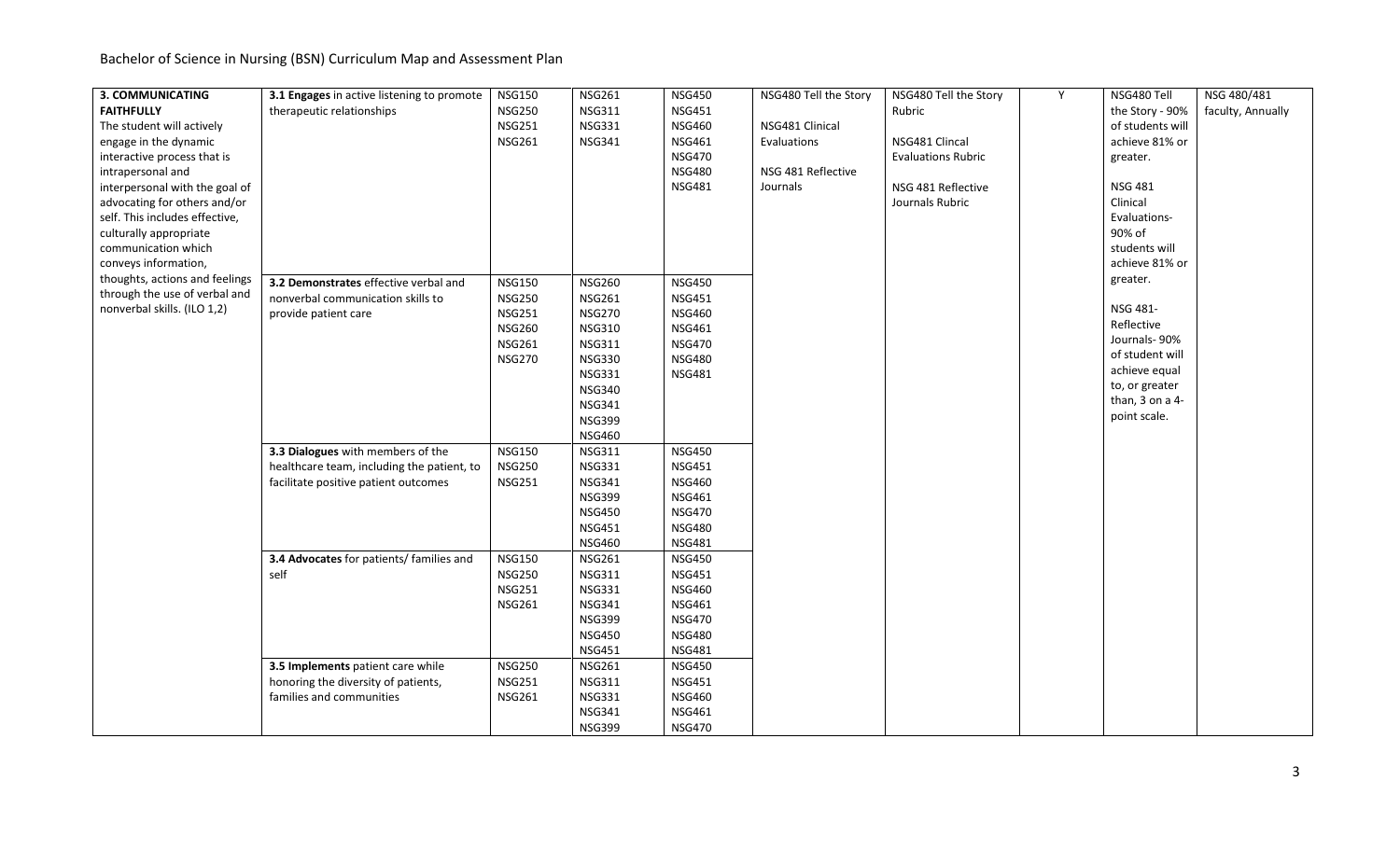|                                 |                                              |               |               | <b>NSG480</b> |                       |                           |   |                                 |                   |
|---------------------------------|----------------------------------------------|---------------|---------------|---------------|-----------------------|---------------------------|---|---------------------------------|-------------------|
|                                 |                                              |               |               | <b>NSG481</b> |                       |                           |   |                                 |                   |
|                                 |                                              |               |               |               |                       |                           |   |                                 |                   |
| 4. FOLLOWING FAITHFULLY         | 4.1 Engages in a professional practice       | <b>NSG250</b> | <b>NSG260</b> | <b>NSG450</b> | NSG480 Tell the Story | NSG480 Tell the Story     | Y | NSG480 Tell                     | NSG 480/481       |
| Defined as claiming the         | environment that promotes nursing            | <b>NSG251</b> | <b>NSG261</b> | <b>NSG451</b> |                       | Rubric                    |   | the Story - 90%                 | faculty, Annually |
| challenge from Florence         | excellence                                   | <b>NSG260</b> | <b>NSG310</b> | <b>NSG461</b> | NSG481 Clinical       |                           |   | of students will                |                   |
| Nightingale that nursing is a   |                                              | <b>NSG261</b> | <b>NSG311</b> | <b>NSG480</b> | Evaluations           | NSG481 Clincal            |   | achieve 81% or                  |                   |
| "divine imposed duty of         |                                              |               | <b>NSG330</b> | <b>NSG481</b> |                       | <b>Evaluations Rubric</b> |   | greater.                        |                   |
| ordinary work". The nursing     |                                              |               | <b>NSG331</b> |               | NSG 481 Reflective    |                           |   |                                 |                   |
| student will integrate the      |                                              |               | <b>NSG340</b> |               | Journals              | NSG 481 Reflective        |   | <b>NSG 481</b>                  |                   |
| ordinary work by complying      |                                              |               | <b>NSG341</b> |               |                       | Journals Rubric           |   | Clinical                        |                   |
| with and adhering to            |                                              |               | <b>NSG399</b> |               |                       |                           |   | Evaluations-                    |                   |
| regulatory and professional     |                                              |               | <b>NSG450</b> |               |                       |                           |   | 90% of                          |                   |
| standards (e.g. ANA Code of     |                                              |               |               |               |                       |                           |   | students will                   |                   |
| Ethics, the California Board of |                                              |               |               |               |                       |                           |   | achieve 81% or                  |                   |
| Registered Nursing, Scope of    | 4.2 Provides patient care within the         | <b>NSG150</b> | <b>NSG260</b> | <b>NSG450</b> |                       |                           |   | greater.                        |                   |
| Nursing Practice, SON           | boundaries designated by regulatory          | <b>NSG250</b> | <b>NSG261</b> | <b>NSG451</b> |                       |                           |   |                                 |                   |
| Handbook). This includes        | agencies, professional practices and         | <b>NSG251</b> | <b>NSG270</b> | <b>NSG461</b> |                       |                           |   | NSG 481-                        |                   |
| taking responsibility for all   | ethical standards of a Christian nurse       | <b>NSG260</b> | <b>NSG310</b> | <b>NSG480</b> |                       |                           |   | Reflective                      |                   |
| actions and treating others     |                                              | <b>NSG261</b> | <b>NSG311</b> | <b>NSG481</b> |                       |                           |   | Journals-90%                    |                   |
| with respect and dignity. (ILO  |                                              | <b>NSG270</b> | <b>NSG330</b> |               |                       |                           |   | of student will                 |                   |
| 2, 3)                           |                                              |               | <b>NSG331</b> |               |                       |                           |   | achieve equal                   |                   |
|                                 |                                              |               | <b>NSG340</b> |               |                       |                           |   | to, or greater                  |                   |
|                                 |                                              |               | <b>NSG341</b> |               |                       |                           |   | than, 3 on a 4-<br>point scale. |                   |
|                                 |                                              |               | <b>NSG399</b> |               |                       |                           |   |                                 |                   |
|                                 |                                              |               | <b>NSG450</b> |               |                       |                           |   |                                 |                   |
|                                 |                                              |               |               |               |                       |                           |   |                                 |                   |
|                                 | 4.3 Avails self of learning opportunities to | <b>NSG250</b> | <b>NSG260</b> | <b>NSG450</b> |                       |                           |   |                                 |                   |
|                                 | cultivate the life-long learning process     | <b>NSG251</b> | <b>NSG261</b> | <b>NSG461</b> |                       |                           |   |                                 |                   |
|                                 |                                              | <b>NSG260</b> | <b>NSG310</b> |               |                       |                           |   |                                 |                   |
|                                 |                                              | <b>NSG261</b> | <b>NSG311</b> |               |                       |                           |   |                                 |                   |
|                                 |                                              |               | <b>NSG330</b> |               |                       |                           |   |                                 |                   |
|                                 |                                              |               | <b>NSG331</b> |               |                       |                           |   |                                 |                   |
|                                 |                                              |               | <b>NSG340</b> |               |                       |                           |   |                                 |                   |
|                                 |                                              |               | <b>NSG450</b> |               |                       |                           |   |                                 |                   |
|                                 |                                              |               |               |               |                       |                           |   |                                 |                   |
|                                 |                                              |               |               |               |                       |                           |   |                                 |                   |
|                                 |                                              |               |               |               |                       |                           |   |                                 |                   |
|                                 |                                              |               |               |               |                       |                           |   |                                 |                   |